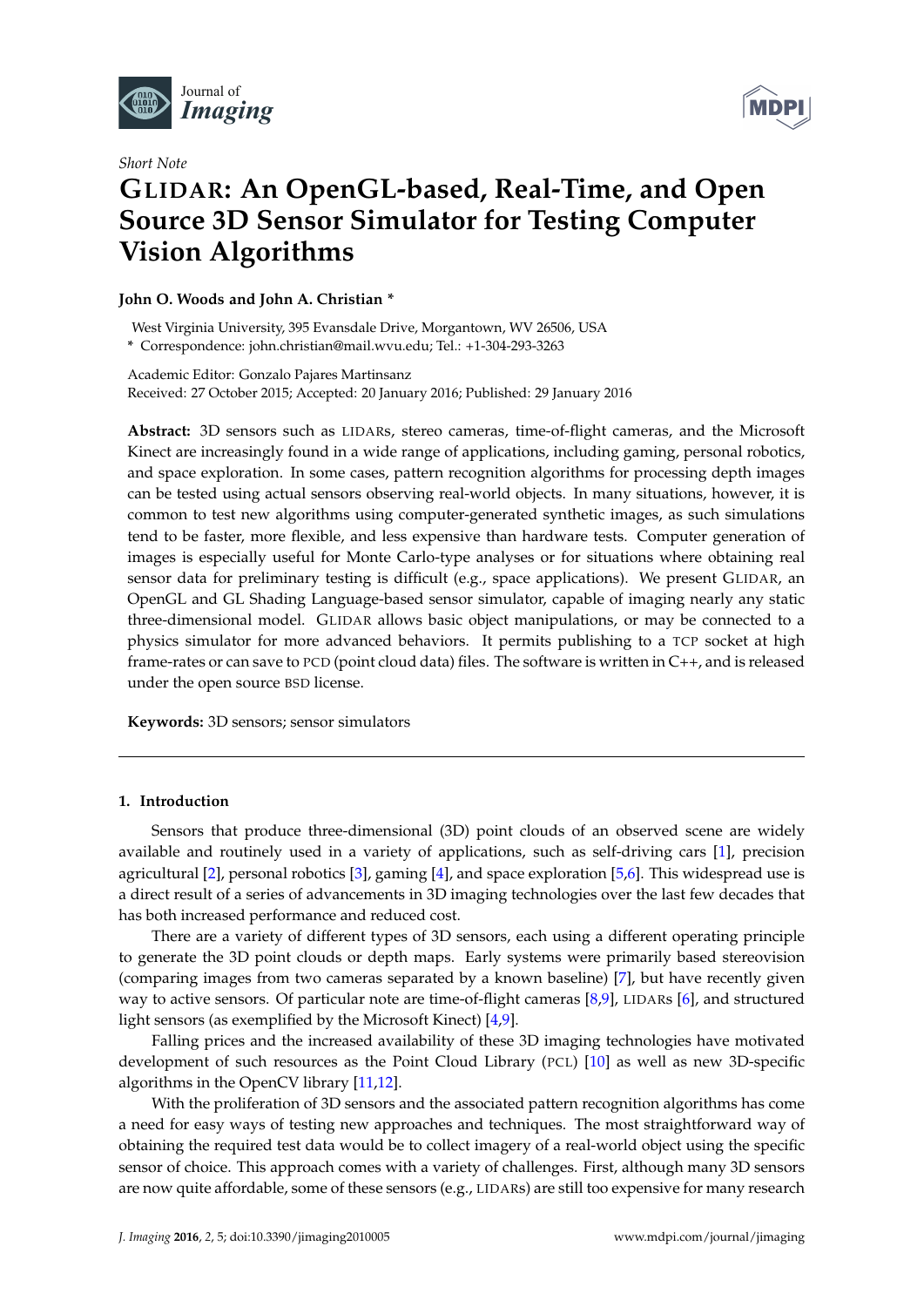groups to easily purchase. Second, analyzing the performance of algorithms with data from an actual sensor often requires precise knowledge of the sensor–object pose as well as a detailed 3D model of the observed object. Obtaining such information can be tedious, time consuming, and can significantly impede rapid testing early in the design process. Third, images produced by real sensors have noise and a variety of artifacts associated with their unique operating principles. While the handling of such idiosyncrasies is important for mature algorithms that will be used in practical settings, we frequently want to control the introduction of such effects during algorithm development and testing. Fourth, hardware-based tests are ill-suited for supporting large statistical analyses of algorithm performance, such as in Monte Carlo analyses [\[13\]](#page-7-12). Fifth, and finally, some scenarios are extremely difficult to test in the laboratory environment—especially those involving space applications where the scale, lighting, dynamics, and scene surroundings are challenging (and expensive) to accurately emulate on Earth [\[14–](#page-7-13)[16\]](#page-7-14).

For these reasons it is often preferable to test new algorithms via simulation, only moving to hardware tests when algorithms are more mature. Compared to the hardware-based testing described above, depth images created through computer simulation are cheaper, more flexible, and much faster. Thus, a simulation-based approach is ideal for algorithm development, performance analysis, incremental introduction of error sources, and large Monte Carlo-type analyses in which an algorithm may need to be run tens of thousands of times with randomly varying inputs.

Yet, to our knowledge, no software has been made freely available to the general public for the emulation of a generic 3D sensor—that is, for the easy and rapid generation of simulated depth images from 3D models. While there are good open-source tools for processing and editing point clouds (e.g., MeshLab [\[17\]](#page-7-15)), these are typically more suited for handling existing point clouds rather than generating the point clouds (or depth maps) that would be created by a 3D sensor. It is also not desirable to generate a measured point cloud directly from the observed model vertices, since we desire the point cloud to describe where the sensor would actually sample the surface rather than simply where the model happens to have mesh vertices. As a result, various research groups are left to independently redevelop such a capability, leading to much duplication of effort and lack of a common tool. We address this problem by presenting GLIDAR (a portmanteau of OpenGL and LIDAR), which is capable of loading 3D models in a variety of formats, re-orienting them, and saving depth images of the visible surfaces (Figure [1\)](#page-2-0). GLIDAR is written in C++ and makes use of the graphics rendering pipeline included in most modern personal computers via the GL Shading Language (GLSL), which confers sufficient speed that it may be used as an input for nearly any algorithm which processes point cloud data.

GLIDAR does not simulate any specific piece of hardware. It can, however, be used in lieu of nearly any 3D sensor and can generate synthetic point clouds of whatever model object the user chooses to load (a few illustrative examples are shown in Figure [2\)](#page-2-1). GLIDAR permits point clouds to be saved as files, visualized, or published to a Transmission Control Protocol (TCP) socket. Additionally, this software—if more complicated dynamics than constant rotation are desired—may optionally subscribe (via TCP) to a physics simulation.

While other groups have utilized graphics hardware to produce RADAR and LIDAR sensor simulators in the past [\[18](#page-7-16)[–20\]](#page-7-17), GLIDAR appears to be the only piece of software available for free public download. Thus, the purpose of this short note is to introduce the imaging community to GLIDAR and to document key aspects of its present implementation. It is our hope that our software — released under an open source license — will be of use to others, and that users might submit patches and improvements.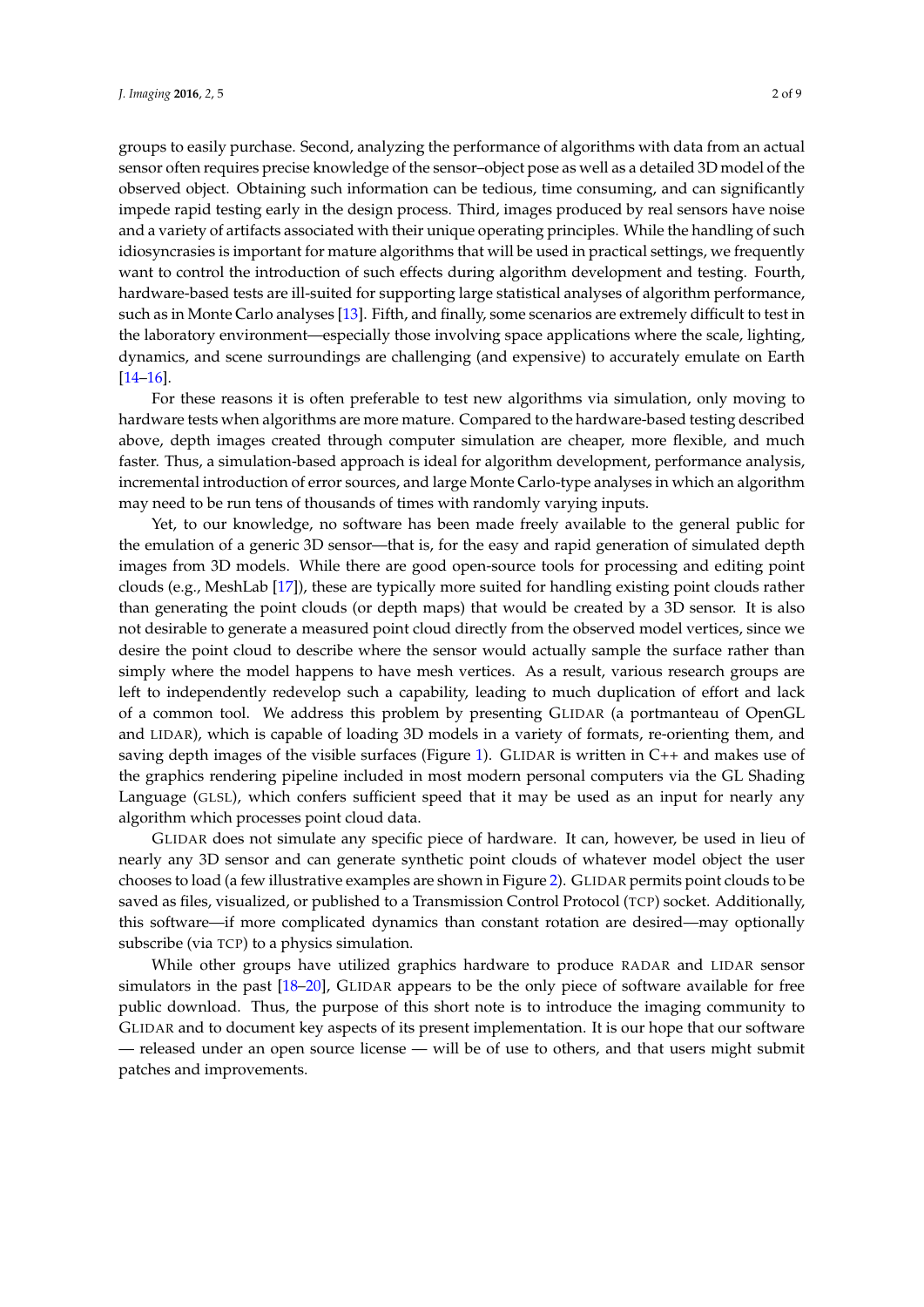<span id="page-2-0"></span>

**Figure 1.** GLIDAR *uses the green and blue channels to store depth information (top left) and outputs a point cloud sampled from the visible surfaces of the object (displayed from a variety of angles and ranges on the right).* Shown at bottom left is a normal 3D rendering of the original model, the Stanford Bunny, which is available from the Stanford 3D Scanning Repository [\[21\]](#page-8-0).

<span id="page-2-1"></span>

**Figure 2.** GLIDAR *can quickly produce depth images of objects from different orientations, with differently shaped and sized fields of view, and at a variety of ranges.* The left-most column consists of four models which we used to produce the point clouds in the other columns. The first three models (Dragon, Armadillo, and Happy Buddha) are from the Stanford 3D Scanning Repository [\[21\]](#page-8-0). The fourth is the asteroid 25143 Itokawa, and was obtained from then the NASA Planetary Data System [\[22\]](#page-8-1) and glued together and exported into PLY format using Blender [\[23\]](#page-8-2).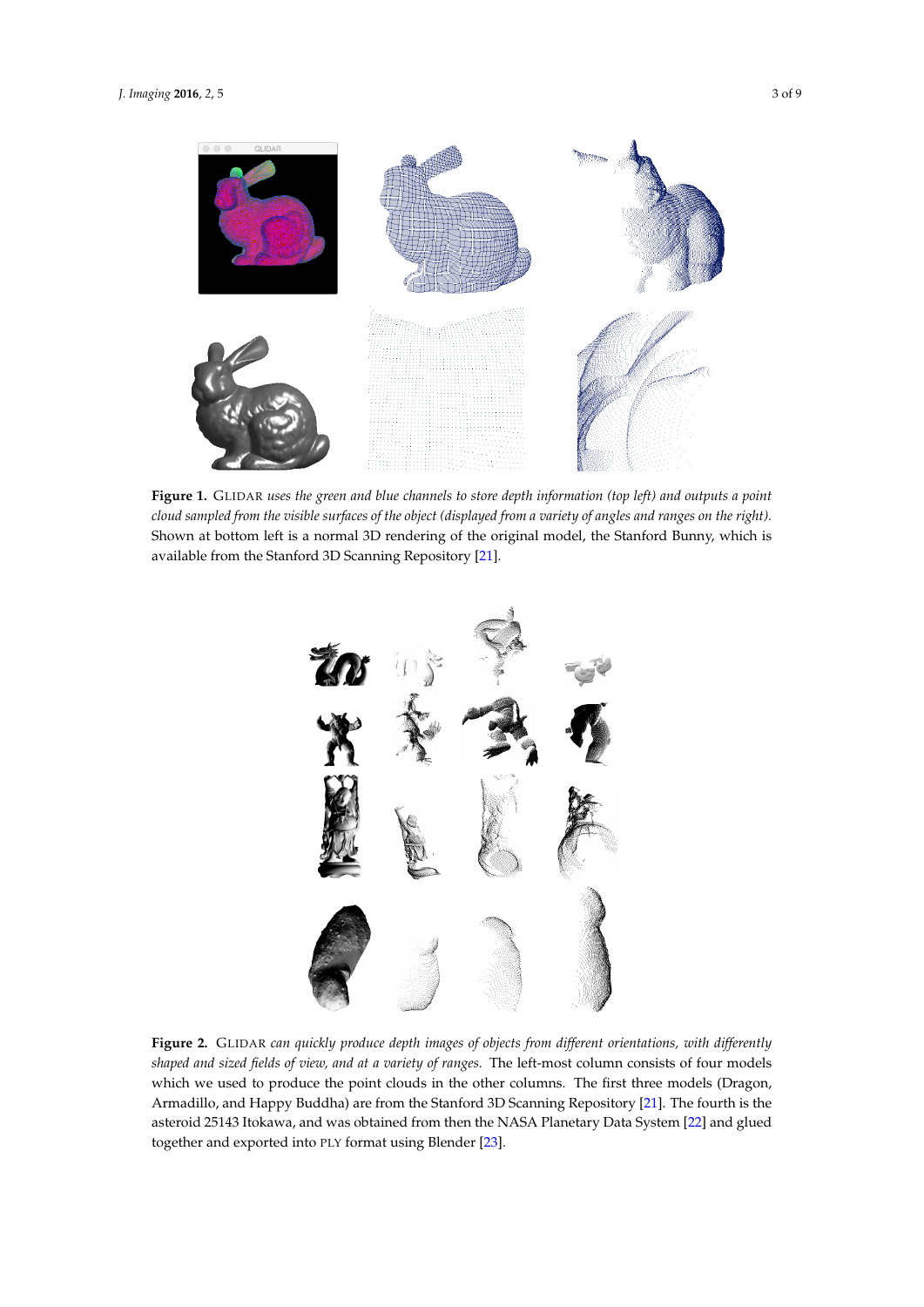## **2. Algorithms**

GLIDAR's design is based on a fairly standard pattern for OpenGL applications (which will not be explored in great detail here). In general, the current design does away with color information, utilizing the red channel for intensity and the green and blue channels to store the *z* depth (the camera frame convention used here assumes that the +*z* direction is out of the camera and along the camera boresight direction).

We elected not to use the standard depth buffer to store depth information, as this portion of the pipeline was not easily customizable within the graphics architecture on which we developed GLIDAR (a 2011 MacBook Air). The default behavior for the OpenGL depth buffer is to provide the most precision near the camera, and less further away; but we wanted the precision to be equal for points near and far away, and using the color buffer allowed us to directly specify the precision distribution.

Two key modifications to the standard pipeline were necessary: we turned off antialiasing to avoid modifying the depth information stored in the green and blue channels, and enabled double-buffering (it could, perhaps, be disabled if we wished to crudely simulate a scanning LIDAR). This section focuses on the less conventional aspects of the rendering pipeline, namely the GLSL shaders and "unprojection" of the depth information.

#### *2.1. The Programmable Rendering Pipeline*

The vertex and fragment shaders, first proposed by [\[24\]](#page-8-3), are standard parts of the modern rendering pipeline—but are nevertheless worth explaining for the purposes of the discussions that follow.

Primitive objects (points, lines, and polygons) are specified in terms of vertices, but the graphics hardware must provide per-pixel output. Rendering is split into multiple passes, with the least frequent operations (e.g., primitive group) occurring first; the per-primitive group outputs are then processed by the vertex shader in parallel across each vertex. The vertex shader outputs are assembled into primitives for rasterization. Finally, the vertex shader's outputs are interpolated on a per-pixel basis in the fragment shader, where they may be used to compute color, texture, and depth information for each pixel (fragment).

For the purposes of this discussion and for notational convenience, we present the per-vertex operations as if they were global, and per-fragment operations with a subscript *i*—since the per-fragment computations are performed on interpolated values from the vertex shader. However, it is worth noting that graphics processing units compute each vertex in parallel, and then each fragment in parallel.

In the standard shading models, some basic compromises are made to model the amount of light reflected toward the viewer. For example, [\[25\]](#page-8-4) shading uses  $\vec{r} \cdot \vec{v}$ , which must be recalculated for each fragment. In Blinn–Phong shading [\[26\]](#page-8-5), the expression is  $\vec{n} \cdot \vec{h}$ , where  $\vec{n}$  is the surface normal, and

$$
\vec{h} = \frac{\vec{l} + \vec{v}}{\|\vec{l} + \vec{v}\|} \tag{1}
$$

is termed the halfway vector, or simply the half-vector; here, the vector to the viewer is  $\vec{v}$ , and the light source vector is *l*. (The notation  $\|\vec{x}\|$  indicates the 2-norm length of vector  $\vec{x}$ ).

However, when the light source is approximately co-located with the viewer, as in many 3D sensors, we can use the equivalent computation

$$
\vec{h} = \frac{\vec{l}}{\|\vec{l}\|} \tag{2}
$$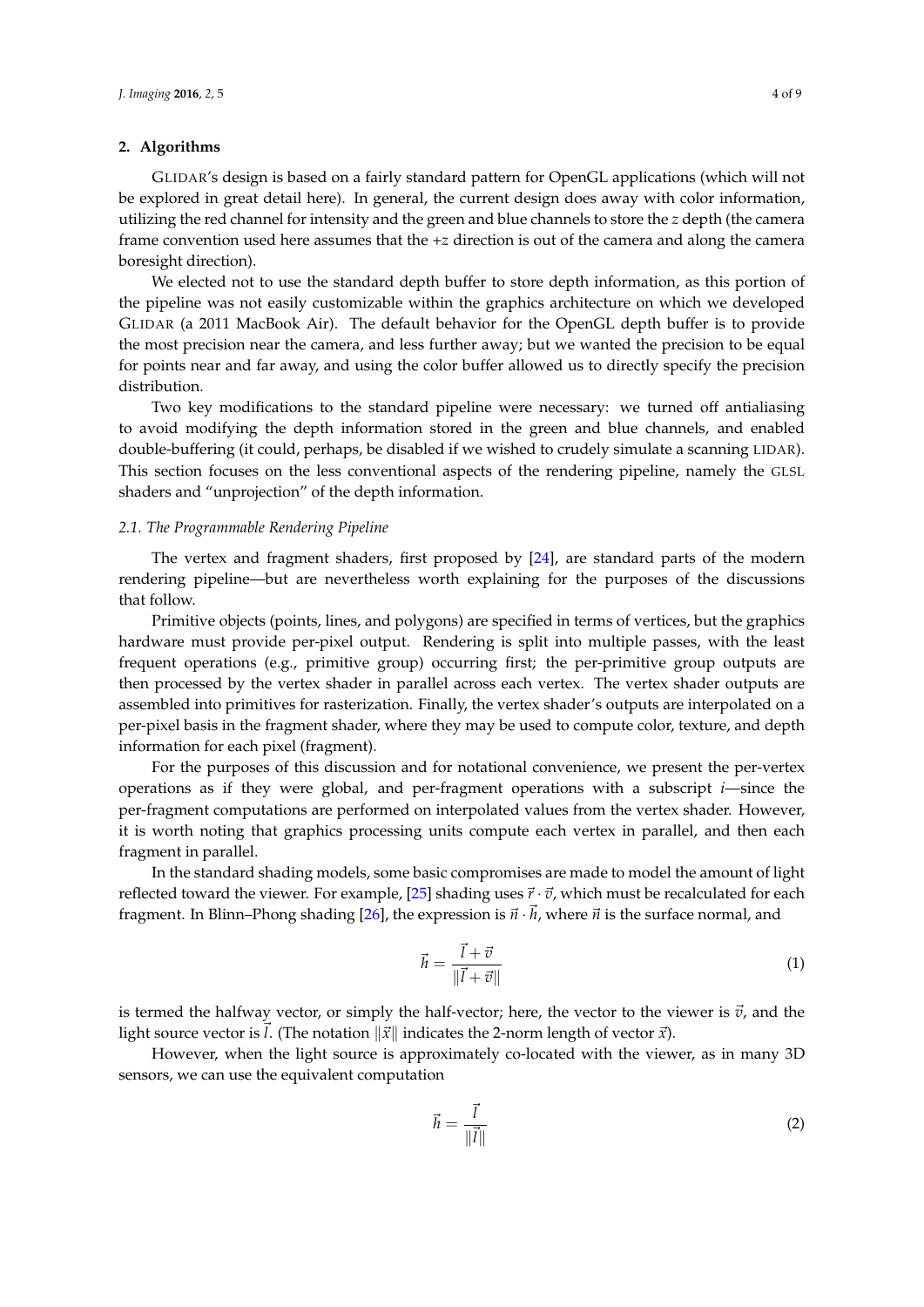simply the normalized light vector, for each vertex—a value that is next interpolated into  $\vec{h}_i$  for each fragment *i*.

#### *2.2. Fragment Shader*

A typical fragment shader calculates the color and alpha (transparency) of each pixel, or fragment, in an image based on values from the vertex shader. Such a fragment shader would output four values for each fragment: normalized intensities for each of red, green, and blue, and an alpha.

In contrast, the GLIDAR fragment shader outputs only the red value, and uses the green and blue channels to provide the *z* depth (the length of *l* projected onto boresight direction) interpolated at each fragment; alpha is currently unused (Figure [1\)](#page-2-0).

Attenuation *a* is calculated for each fragment *i* using the standard OpenGL lighting model,

$$
a_i = \left(a_c + a_L d_i + a_Q d_i^2\right)^{-1}
$$
\n(3)

where  $d_i = ||\vec{l}_i||$  is the fragment–sensor (or fragment–light) distance, and  $a_c$ ,  $a_L$ , and  $a_0$  are respectively the constant, linear, and quadratic attenuation values for the light source.

Per-fragment red intensity

$$
r_i = a_i c_i \tag{4}
$$

is then the product of attenuation and color,

<span id="page-4-0"></span>
$$
c_i = \left(c_A + c_D \max(\vec{n}_i \cdot \vec{h}_i, 0) + c_S \max(\vec{n}_i \cdot \vec{h}_i, 0)^s\right)
$$
(5)

with  $\vec{n}_i$  as the surface normal at the fragment being sampled (interpolated from the vertex normals in the vertex shader), and  $c_D$ ,  $c_A$ , and  $c_S$  representing the diffuse, ambient, and specular color information (which depend on both the light source and the object's textures and materials), respectively. The material's *shininess* (a term specific to graphics pipeline specifications) is described by *s* and is used to adjust the relative influence of the specular component in Equation [\(5\)](#page-4-0). OpenGL allows values of *s* in the range [0, 128].

We used the green channel to store the most significant bits and the blue to store the remainder. In other words, the green and blue intensities for each fragment *i*—with each able to hold one byte, and in the range  $[0, 1]$ —are

$$
g_i = \frac{\left\lfloor \frac{D_i}{256} \right\rfloor}{256} \tag{6}
$$

$$
b_i = \frac{D_i \mod 256}{256} \tag{7}
$$

where  $D_i$  is the distance ratio for the fragment; we define

<span id="page-4-1"></span>
$$
D_i = 65536 \frac{\omega_i d_i - n}{f - n} \tag{8}
$$

where  $\omega_i$  is the projection of the light vector direction for the *i*-th fragment onto the camera boresight direction  $\vec{s}$  and is computed according to

$$
\omega_i = \frac{\vec{s}}{\|\vec{s}\|} \cdot \frac{\vec{l}_i}{\|\vec{l}_i\|} \tag{9}
$$

Thus, the term  $\omega_i d_i$  finds the *z* depth (or the *z*-axis coordinate) of the *i*-th fragment as expressed in the camera frame. Again recall that the camera boresight is defined to be along the camera frame's positive *z*-axis direction. The values *n* and *f* in Equation [\(8\)](#page-4-1) represent the near and far plane *z* depths,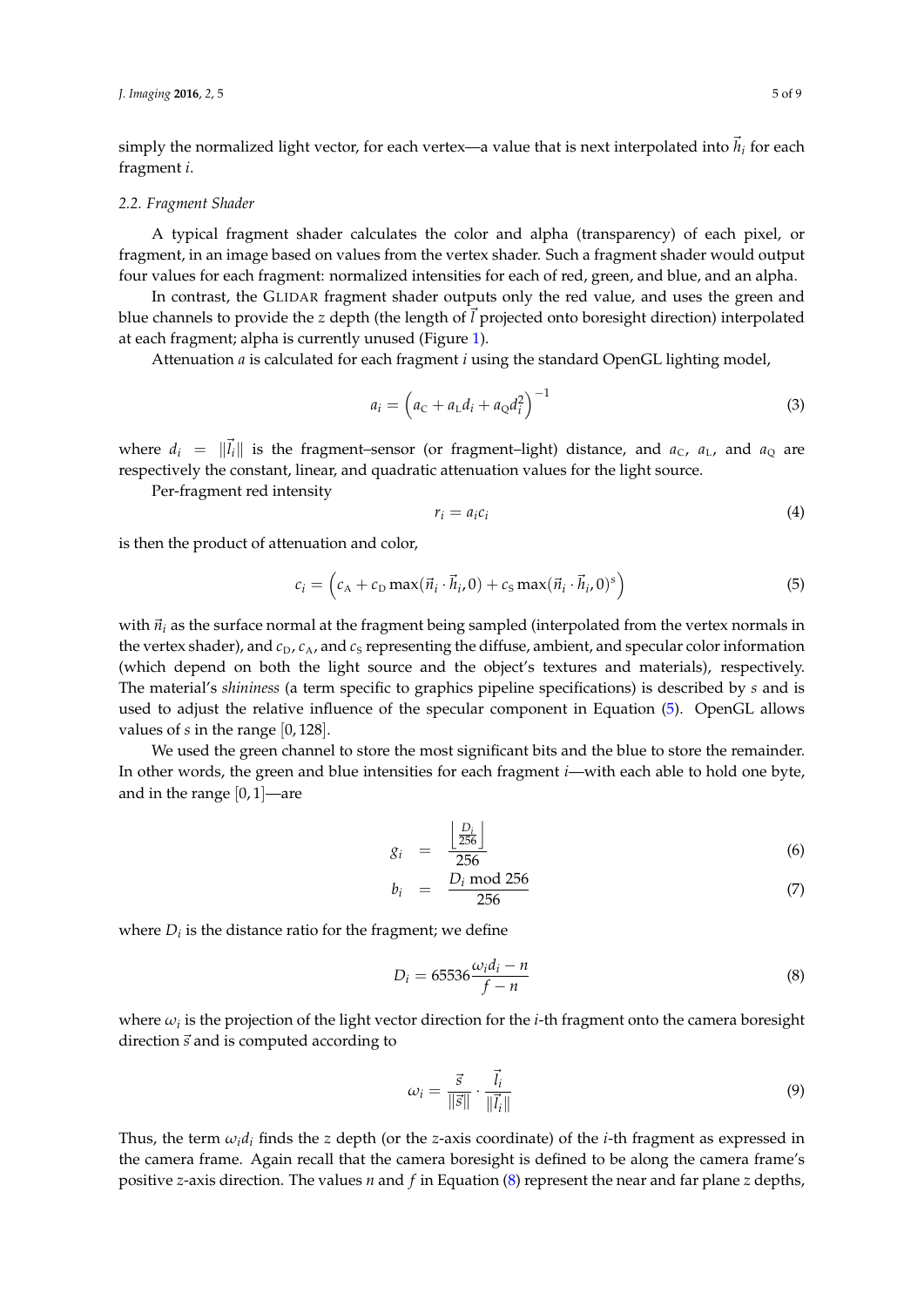respectively, in the camera frame. We see, therefore, that our equation for  $D_i$  automatically scales the depth value stored for each fragment such that we obtain the best possible resolution given our 16-bit expression of depth (8 bits from the green channel and 8 bits from the blue channel).

#### *2.3. Strategies for Improving Depth Accuracy*

In a standard OpenGL depth buffer, greater precision is afforded to points in a scene which are closer to the camera. This default behavior, while useful for 2D rendering, produces point clouds with noticeable depth banding—that is, the depths in a 3D image appear to be quantized when the scene is rendered (see Figure [3\)](#page-5-0). Quantization is reduced, but not eliminated, in two ways:

- 1. use of both the green and blue channels (as described above) to store depth information, and
- 2. adjusting the near and far plane locations to hug the object-of-interest as tightly as possible.

<span id="page-5-0"></span>As such, the current release of GLIDAR is capable of rendering only one object at a time. Adaptations for rendering entire scenes would require major revisions to our approach for (2).



**Figure 3.** *Depth quantization, in the form of banding, occurs without significant customizations to the storage of depth information.* This point cloud is sampled from a fake rock model, using only the blue channel for depth, and without the other adjustments we made for improving the depth accuracy.

### **3. Discussion**

GLIDAR has been tested on several Ubuntu Linux machines as well as on Mac OS X (both Mavericks and Yosemite). It requires a graphics card with support for GLSL 1.2 or higher.

The software also makes use of a number of open source libraries, and requires CMake, OpenGL Mathematics (GLM) and Eigen, GLEW, GLFW, ØMQ, ASSIMP, ImageMagick/Magick++, and PCL. Some of these requirements, such as Eigen (which is used for matrix and vector operations), are deprecated by our use of GLM, and will be removed in a future release. Additionally, PCL is mainly used for parsing command line arguments (and was used for convenience as part of our own pipeline), but may be dispensed with easily.

Perhaps the most important of the software requirements is the Open Asset Import Library (ASSIMP) [\[27\]](#page-8-6), which is responsible for loading 3D models in an array of formats—thus, GLIDAR works with most models ASSIMP is able to load. Additionally, our software makes use of Magick++ for loading textures (Figure [4\)](#page-6-0), particularly bump textures, which greatly improve the fidelity of the rendered 3D images by providing normal information for the object models.

In future versions, we hope to develop a texture-based noise model for simulating sensor noise; for a proof of concept generated using GLIDAR, see Figure [5.](#page-6-1) Two simple noise models are included in the current version, but both are currently disabled in the fragment shader, and neither has been tested extensively.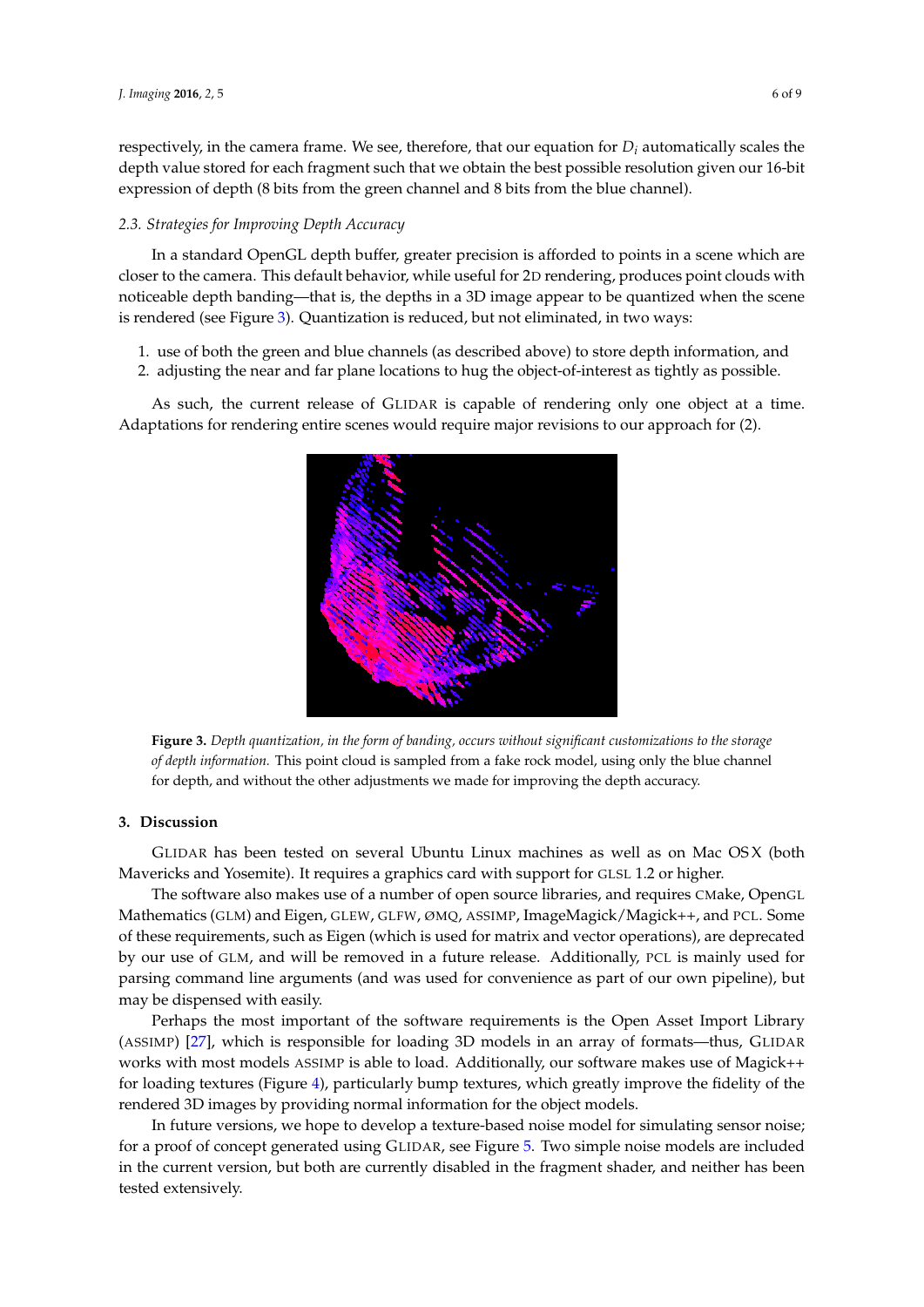<span id="page-6-0"></span>

**Figure 4.** GLIDAR *can apply model texture information to affect the intensity and normals of a model when producing depth images.* In this illustration, the solar panel textures from the International Space Station's Functional Cargo Block module are visible as differing intensities in the point cloud. The texture map used in this example is meant to be illustrative of GLIDAR's capability to consider texture, rather than to represent the actual appearance of such an object; accurate representation of structures in the near-infrared would likely require generation of custom textures. This particular model is a component of NASA's high-resolution ISS scene in Lightwave format, obtained from [\[28\]](#page-8-7).

<span id="page-6-1"></span>

**Figure 5.** *An additive noise model may be included in the fragment shader to apply device-specific range errors.* Shown above are point clouds sampled from the Stanford dragon, with additive noise (**left**) and without any noise (**right**). We hope to include texture-based noise in the future.

Another area where GLIDAR is not particularly useful is in dealing with deformable models, such as plants, animals, and faces, which are outside the scope of our research team's present needs. However, we encourage others to submit improvements.

Although GLIDAR is not designed to simulate any specific sensor, we find it to be a useful asset for testing and characterizing algorithms that work on point clouds (e.g., iterative closest point, [\[29\]](#page-8-8)). We hope that future work will further increase the utility of this new software, which may be downloaded from Github at http://github.com/wvu-asel/glidar.

**Acknowledgments:** The authors wish to thank Thomas Evans, Jordan Sell, and Andrew Rhodes of West Virginia University for many thoughtful conversations and support throughout the preparation of GLIDAR and this manuscript. This research was supported by NASA Goddard Space Flight Center through a contract with the Satellite Servicing Capabilities Office (contract NNG14CR58C, subcontract METSB0043).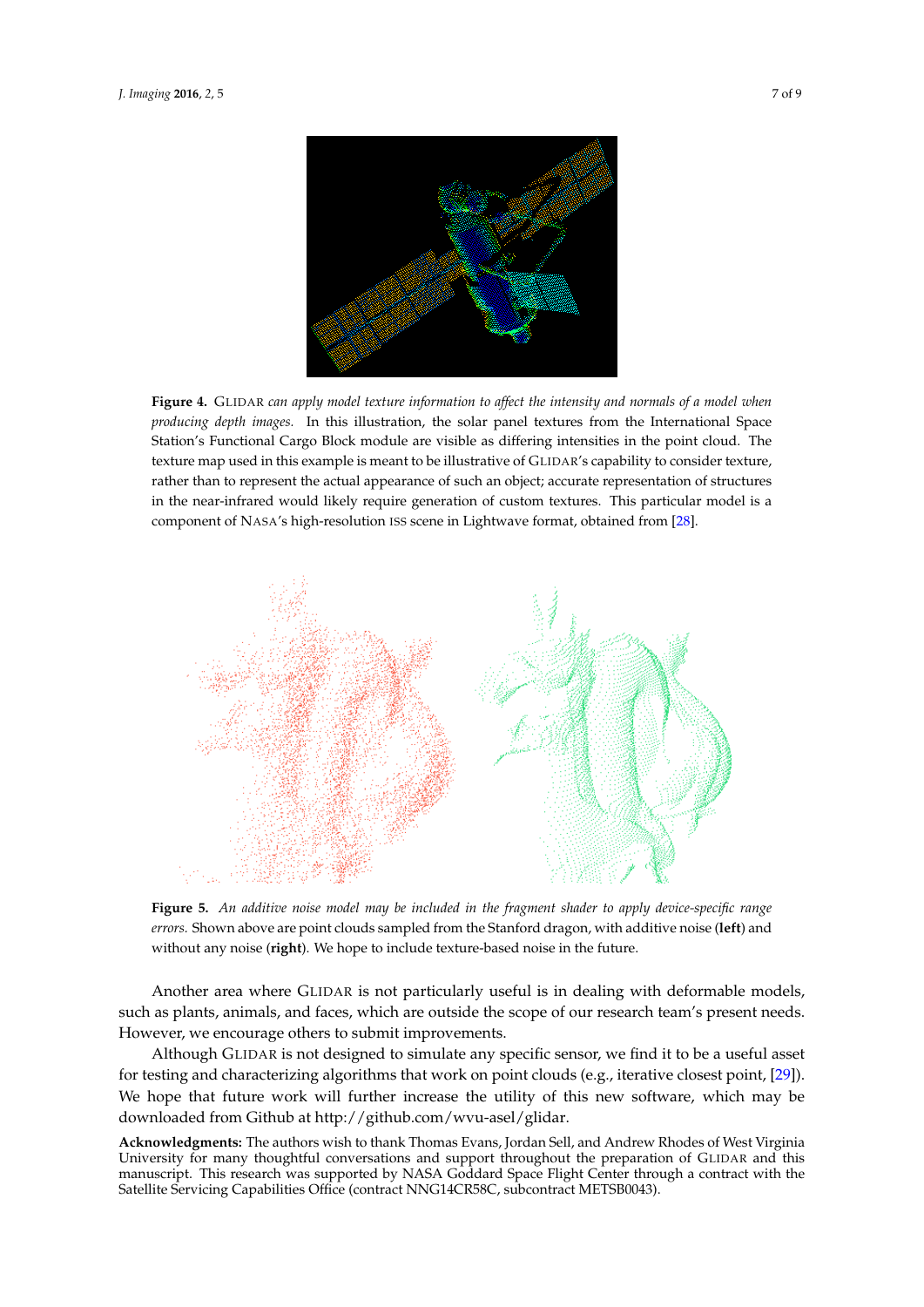**Author Contributions:** Woods is the primary developer of GLIDAR and authored most of the C++ code that comprises the GLIDAR tool. He wrote Section 2 (Algorithms) and produced the point clouds shown in Figures 1–5. Christian wrote most of Section 1 (Introduction), produced the 3D renderings in Figures 1 and 2, and directed the development activities. Both authors contributed to Section 3 (Discussion).

**Conflicts of Interest:** The authors declare no conflict of interest.

## **References**

- <span id="page-7-0"></span>1. Levinson, J.; Askeland, J. ; Becker, J. ; Dolson, J. ; Held, D. ; Kammel, S. ; Kolter, J.Z. ; Langer, D. ; Pink, O. ; Pratt, V.; *et al.* Towards Fully Autonomous Driving: Systems and Algorithms. In Proceedings of the IEEE Intelligent Vehicles Symposium (IV), Baden-Baden, Germany, 5–9 June 2011.
- <span id="page-7-1"></span>2. Hölfe, B. Radiometric Correction of Terrestrial LiDAR Point Cloud Data for Individual Maize Plant Detection. *IEEE Geosci. Remote Sens. Lett.* **2014**, *11*, 94–98.
- <span id="page-7-2"></span>3. Rusu, R. Semantic 3D Object Maps for Everyday Manipulation in Human Living Environments. *Künstliche Intell.* **2010**, *24*, 345–348.
- <span id="page-7-3"></span>4. Zhang, Z. Microsoft Kinect sensor and its effect. *IEEE Multimed.* **2012**, *19*, 4–10.
- <span id="page-7-4"></span>5. Bajracharya, M.; Maimone, M.; Helmick, D. Autonomy for Mars Rovers: Past, Present, and Future. *Computer* **2008**, *41*, 44–50.
- <span id="page-7-5"></span>6. Christian, J.A.; Cryan, S. A survey of LIDAR technology and its use in spacecraft relative navigation. In Proceedings of the AIAA Guidance, Navigation, and Control Conference, Boston, MA, USA, 19–22 August 2013; pp. 1–7.
- <span id="page-7-6"></span>7. Kanade, T.; Yoshida, A.; Oda, K.; Kano, H.; Tanaka, M. A stereo machine for video-rate dense depth mapping and its new applications. In Proceedings of the Computer Society Conference on Computer Vision and Pattern Recognition, San Francisco, CA , USA, 18–20 June 1996, pp. 196–202.
- <span id="page-7-7"></span>8. Foix, S.; Alenyà, G.; Torras, C. Lock-in time-of-flight (ToF) cameras: A survey. *IEEE Sens. J.* **2011**, *11*, 1917–1926.
- <span id="page-7-8"></span>9. Dal Mutti, C.; Zanuttigh, P.; Cortelazzo, G. *Time-of-Flight Cameras and Microsoft Kinect*; Springer: New York, NY, USA, 2012.
- <span id="page-7-9"></span>10. Rusu, R.B.; Cousins, S. 3D is here: Point Cloud Library (PCL). In Proceedings of the IEEE International Conference on Robotics and Automation (ICRA), Shanghai, China, 9–13 May 2011; pp. 1–4.
- <span id="page-7-10"></span>11. Bradski, G. The OpenCV Library. *Dr. Dobb's Journal of Software Tools*. Available online: [http://www.](http://www.drdobbs.com/open-source/the-opencv-library/184404319) [drdobbs.com/open-source/the-opencv-library/184404319](http://www.drdobbs.com/open-source/the-opencv-library/184404319) (accessed on 27 October 2015).
- <span id="page-7-11"></span>12. Bradski, G.; Kaehler, A. *Learning OpenCV: Computer Vision with the OpenCV Library*; O'Reilley Media, Inc.: Sebastopol, CA, USA, 2008.
- <span id="page-7-12"></span>13. Von Neumann, J.; Ulam, S. Monte Carlo method. *Natl. Bur. Stand. Appl. Math. Ser.* **1951**, *12*, 36.
- <span id="page-7-13"></span>14. Christian, J.A.; Patangan, M.; Hinkel, H.; Chevray, K.; Brazzel, J. Comparison of Orion Vision Navigation Sensor performance from STS-134 and the Space Operations Simulation Center. In Proceedings of the AIAA Guidance, Navigation, and Control Conference, Minneapolis, MN, USA 13–16 August 2012.
- 15. Ahlbrandt, S.; Huish, D.; Burr, C.; Hamilton, R. The Space Operations Simulation Center: A 6DOF laboratory for testing relative navigation systems. In Proceedings of the AAS Guidance and Control Conference, National Harbor, MD, USA, 13–17 January 2014; pp. 1–14.
- <span id="page-7-14"></span>16. Evans, T.; Christian, J.A.; Marani, G.; Lewis, P. Testing Facility for Autonomous Robotics and GNC Systems at West Virginia University. In Proceedings of the AAS Guidance and Control Conference, National Harbor, MD, USA, 13–17 January 2014.
- <span id="page-7-15"></span>17. Cignono, P.; Callieri, M.; Corsini, M.; Dellepiane, M.; Ganovelli, F.; Ranzuglia, G. MeshLab: An Open-Source Mesh Processing Tool. In Proceedings of the Eurographics Italian Chapter Conference, Salerno, Italy, 2008.
- <span id="page-7-16"></span>18. Peinecke, N.; Döhler, H.U.; Korn, B.R. Simulation of Imaging Radar Using Graphics Hardware Acceleration. *Proc. SPIE* **2008**, *6957*, 69570L–69570L–12.
- 19. Peinecke, N.; Lueken, T.; Korn, B.R. Lidar simulation using graphics hardware acceleration. In Proceedings of the 2008 IEEE Digital Avionics Systems Conference, St. Paul, MN, USA, 26–30 October 2008; pp. 1–8.
- <span id="page-7-17"></span>20. Wang, S.; Heinrich, S.; Wang, M.; Rojas, R. Shader-based sensor simulation for autonomous car testing. In Proceedings of the 2012 15th International IEEE Conference on Intelligent Transportation Systems Anchorage, AK, USA, 16–19 September 2012; pp. 224–229.